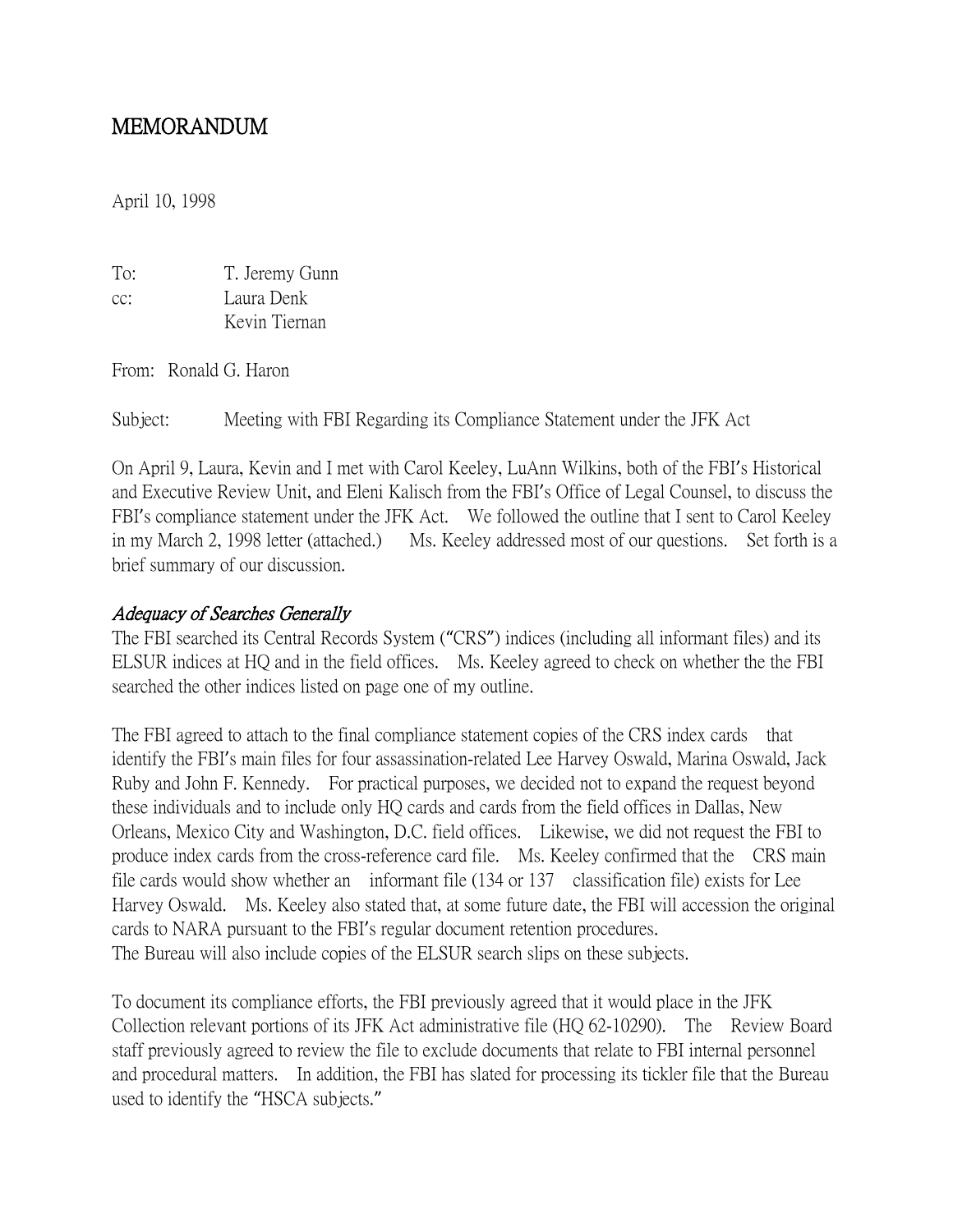### Administrative Files

We asked whether the FBI could provide a listing of all of its administrative files (62 and 66 classification files.) Even though we have the primary assassination-related admin files such as the the Warren Commission admin. file, the HSCA admin. file, the JFK assassination investigation admin. file, and the Church Committee admin. file, I

believe that administrative files may contain assassination related records (the Hoover telephone logs and Tolson's chron file are classified as admin. files.) Ms. Keeley thought that the FBI would have already located any assassination records in administrative files as part of the CRS search. Ms. Keeley explained that there are over a million administrative files and that the FBI could only generate a computer index for those files created after 1978, when the CRS was automated. Thus, the FBI would have to list files from its card file to encompass pre-1978 files. We agreed that the costs associated with the FBI's creation of this list would likely outweigh any benefits that such a list would provide.

# Files of Top FBI Officials

 $\overline{a}$ 

I am not satisfied with the FBI's explanation for whether the FBI has any working, or "ticker" files that were separately maintained by top FBI officials during the assassination investigation. The FBI has not conducted a separate search for such files in the CRS. In response to my question about whether these types of files might have been sent to storage without being assigned a CRS file number, Ms. Keeley said that she simply did not know, nor does she know whether the FBI maintains such files. I believe that FBI has not conducted a separate search for these records because they believe that any assassination records that exist in these files would appear in a CRS search. LuAnn Wilkins stated that, in her experience, records that appear in working files tend to be duplicative of records that are present in the CRS.

We discussed whether the FBI's search for files of top-level officials is a "compliance-related" issue or a simply a potential request for additional information.<sup>1</sup> To the extent that it is a compliance issue, I recommend that we have the FBI document their search for assassination records in the files of top-level officials, and require the Bureau to include as part of the documentation an explanation of their search for the files of those officials. On the other hand, if we want to review all of the records in the files of the top-level officials at issue, we need to make an additional request. I believe that this category is sufficiently important that we should consider making a separate search request to the FBI. Regardless of which approach we take, we should suggest that the FBI consult with the FBI's "archival office" referenced in the compliance statement when it attempts to locate the files.

<sup>&</sup>lt;sup>1</sup> I note that, in Phil Golrick's January 22, 1997 letter to Ms. Keeley, we had previously raised, as a compliance issue, the matter of identifying any existing working files for top FBI officials.